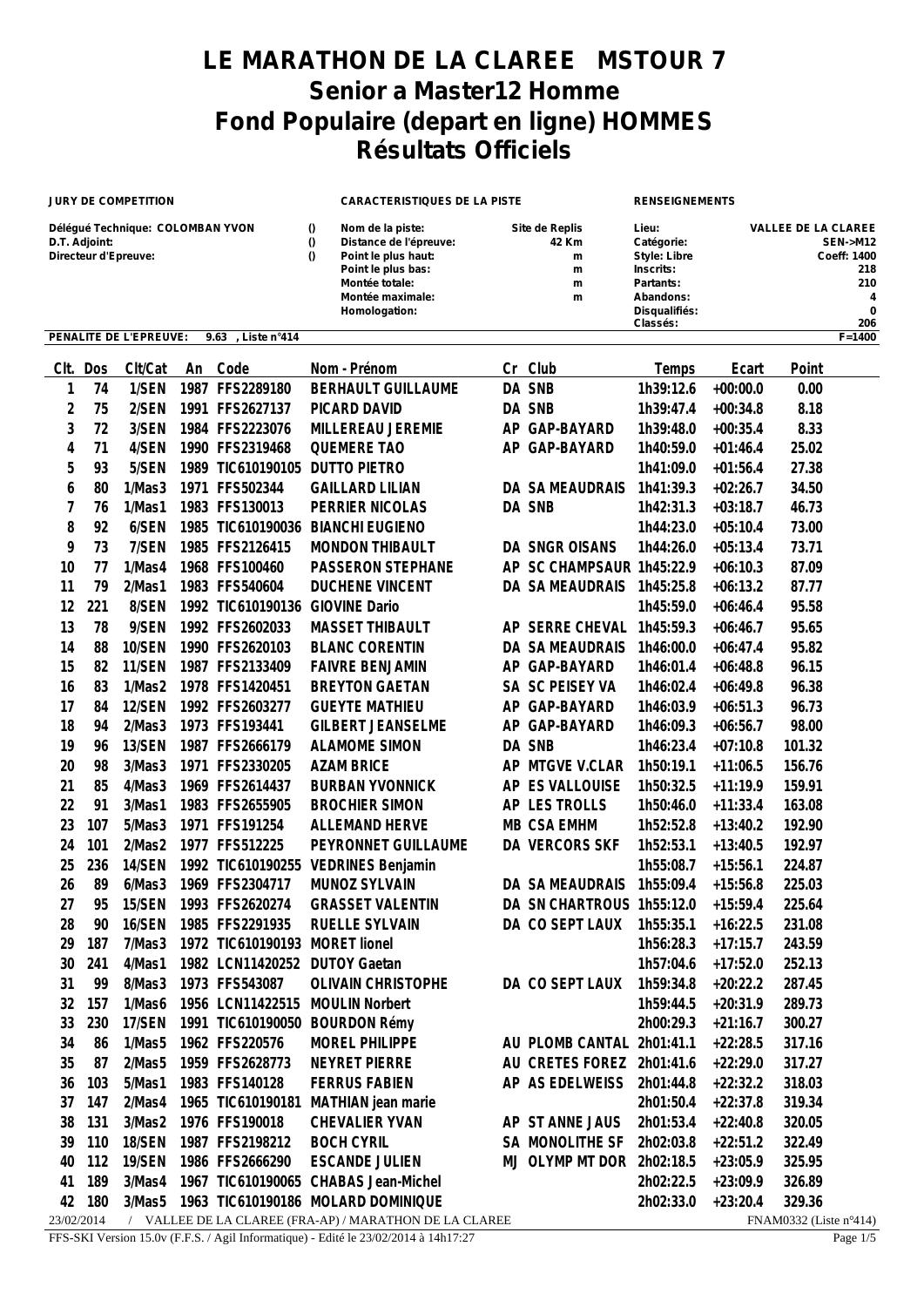| Clt. | Dos | Clt/Cat     | An Code                       | Nom - Prénom                         | Cr Club                   | Temps     | Ecart      | Point  |
|------|-----|-------------|-------------------------------|--------------------------------------|---------------------------|-----------|------------|--------|
| 43   | 125 | 20/SEN      | 1987 FFS2674430               | <b>HERVIEU SAMUEL</b>                | DA EGREVE NORDI           | 2h02:42.9 | $+23:30.3$ | 331.69 |
| 44   | 100 | 4/Mas4      | 1967 FFS2118931               | SIMEON CHRISTOPHE                    | MJ HT JURA SKI            | 2h02:55.2 | $+23:42.6$ | 334.58 |
| 45   | 123 | 9/Mas3      | 1969 FFS2640537               | DRAGANOV DRAGOMIR                    | AP SC QUEYRAS             | 2h03:18.1 | $+24:05.5$ | 339.97 |
| 46   | 160 | 6/Mas1      |                               | 1980 TIC610190033 BERTHET BENOIT     |                           | 2h03:35.1 | $+24:22.5$ | 343.97 |
| 47   | 171 | 5/Mas4      | 1966 LCN11478396              | TUILLIERE frédéric                   |                           | 2h04:05.0 | $+24:52.4$ | 351.00 |
| 48   | 224 | 6/Mas4      |                               | 1964 TIC610190131 GENIN LIONEL       |                           | 2h04:47.0 | $+25:34.4$ | 360.88 |
| 49   | 120 | 4/Mas2      | 1977 FFS2235091               | ROLLAND ERIC                         | DA EGREVE NORDI           | 2h05:03.2 | $+25:50.6$ | 364.69 |
| 50   | 232 | 7/Mas1      | 1979 TIC610190034 BEY remi    |                                      |                           | 2h05:25.8 | $+26:13.2$ | 370.00 |
| 51   | 229 | 10/Mas3     |                               | 1969 TIC610190198 MUSAZZI simone     |                           | 2h05:36.3 | $+26:23.7$ | 372.47 |
|      | 152 | 21/SEN      |                               | 1984 TIC610190079 COUTAGNE XAVIER    |                           |           |            | 373.13 |
| 52   |     |             |                               |                                      |                           | 2h05:39.1 | $+26:26.5$ |        |
| 53   | 117 | 2/Mas6      | 1956 FFS990115                | <b>DUCHENE BERNARD</b>               | MB DRAGONS ANNY 2h06:39.6 |           | $+27:27.0$ | 387.36 |
| 54   | 115 | 4/Mas5      | 1962 FFS533781                | <b>LEBRETON LUC</b>                  | AP MTGVE V.CLAR           | 2h06:51.3 | $+27:38.7$ | 390.11 |
| 55   | 119 | 5/Mas2      | 1975 FFS2666199               | <b>FALZI PIERRE</b>                  | DA CS VILLARD             | 2h07:03.5 | $+27:50.9$ | 392.98 |
| 56   | 104 | 11/Mas3     | 1971 FFS2655177               | MARQUET CHRISTOPHE                   | AP GAP-BAYARD             | 2h07:31.6 | $+28:19.0$ | 399.59 |
| 57   | 193 | 7/Mas4      | 1968 FFS2661877               | <b>RASTOUIL DAVID</b>                | DA VERCORS SKF            | 2h08:43.0 | $+29:30.4$ | 416.38 |
| 58   | 135 | 8/Mas1      | 1981 FFS2626250               | <b>AGUILLON LUDOVIC</b>              | PO MONT ARGELES 2h09:22.7 |           | $+30:10.1$ | 425.72 |
| 59   | 156 | 8/Mas4      | 1968 TIC610190121             | <b>GARCIN Patrick</b>                |                           | 2h09:41.8 | $+30:29.2$ | 430.21 |
| 60   | 178 | 5/Mas5      | 1959 LCN11477676              | <b>BRUNET DANIEL</b>                 |                           | 2h09:59.6 | $+30:47.0$ | 434.40 |
| 61   | 129 | 12/Mas3     | 1972 FFS2663691               | <b>GRUNEWALD CLAUDE</b>              | DA VERCORS SKF            | 2h10:15.0 | $+31:02.4$ | 438.02 |
| 62   | 176 | 9/Mas4      | 1965 TIC610190031             | <b>BERNARD PIERRE</b>                |                           | 2h10:38.4 | $+31:25.8$ | 443.52 |
| 63   | 111 | 6/Mas2      | 1974 FFS2661699               | PELLEGRIN OLIVIER                    | AP ES VALLOUISE           | 2h10:42.0 | $+31:29.4$ | 444.37 |
| 64   |     | 126 10/Mas4 | 1967 FFS2639765               | <b>VARAINE RICHARD</b>               | MB DRAGONS ANNY 2h10:42.5 |           | $+31:29.9$ | 444.49 |
| 65   |     | 122 11/Mas4 | 1965 FFS2651500               | HUDRY CLERGEON RACHEL                | MB SC GD BORNAN 2h10:54.9 |           | $+31:42.3$ | 447.40 |
| 66   |     | 102 13/Mas3 | 1973 FFS2649890               | MEUNIER RUDDY                        | AP AS EDELWEISS 2h11:04.8 |           | $+31:52.2$ | 449.73 |
| 67   | 137 | 22/SEN      | 1985 FFS2673313               | <b>LESIRE ANTOINE</b>                | DA SC ST NIZIER           | 2h11:13.8 | $+32:01.2$ | 451.85 |
| 68   | 208 | 9/Mas1      | 1979 FFS2674828               | LOUAT DAMIEN                         | AP SC CHAMPSAUR 2h11:17.1 |           | $+32:04.5$ | 452.63 |
| 69   |     | 128 12/Mas4 | 1968 FFS2192396               | <b>HANUS PHILIPPE</b>                | DA CS VILLARD             | 2h11:18.0 | $+32:05.4$ | 452.84 |
| 70   | 211 | 14/Mas3     | 1973 FFS2621534               | <b>GAULIER SYLVAIN</b>               | DA CS VILLARD             | 2h11:23.7 | $+32:11.1$ | 454.18 |
| 71   | 270 | 23/SEN      | 1991 TIC610190101             | <b>DROUIN</b> simon                  |                           | 2h11:57.3 | $+32:44.7$ | 462.08 |
| 72   | 242 | 24/SEN      | 1984 LCN11467062              | <b>ROUX BAPTISTE</b>                 |                           | 2h12:11.6 | $+32:59.0$ | 465.44 |
| 73   | 127 | 7/Mas2      | 1978 FFS2666194               | <b>REPELLIN DAVID</b>                | <b>BO SCA CHALON</b>      | 2h12:33.2 | $+33:20.6$ | 470.52 |
|      |     |             |                               |                                      |                           |           |            |        |
| 74   | 281 | 25/SEN      | 1988 TIC610190231             | ROLLAND Jonathan                     |                           | 2h13:58.3 | $+34:45.7$ | 490.54 |
| 75   | 113 | 15/Mas3     | 1971 FFS2666192               | <b>FAURE YANN</b>                    | MJ CHAUX NEUVE            | 2h14:38.0 | $+35:25.4$ | 499.88 |
| 76   | 264 | 8/Mas2      |                               | 1974 TIC610190233 ROLLAND Yann       |                           | 2h14:40.9 | $+35:28.3$ | 500.56 |
| 77   | 166 | 16/Mas3     |                               | 1971 TIC610190071 CHARBELLET ANDRE   |                           | 2h15:09.8 | $+35:57.2$ | 507.35 |
| 78   | 257 | 17/Mas3     |                               | 1970 TIC610190014 AUMEUNIER vincent  |                           | 2h15:18.1 | $+36:05.5$ | 509.31 |
| 79   |     | 195 18/Mas3 |                               | 1970 TIC610190102 DUBETTIER Jean Luc |                           | 2h15:19.0 | $+36:06.4$ | 509.52 |
| 80   | 219 | 3/Mas6      |                               | 1957 LCN11459237 ZIMMERMANN THIERRY  |                           | 2h15:20.3 | $+36:07.7$ | 509.82 |
| 81   | 134 | 6/Mas5      | 1961 FFS143141                | PATAKY CLAUDE                        | AP SERRE CHEVAL 2h15:39.8 |           | $+36:27.2$ | 514.41 |
| 82   |     | 108 13/Mas4 | 1968 FFS2656704               | <b>FERRER GILLES</b>                 | AU PLOMB CANTAL 2h15:40.9 |           | $+36:28.3$ | 514.67 |
| 83   | 277 | 9/Mas2      | 1977 LCN11484930              | <b>BERNARD Stéphane</b>              |                           | 2h16:05.2 | $+36:52.6$ | 520.38 |
| 84   |     | 139 19/Mas3 | 1971 FFS2669481               | <b>CAPPOEN VINCENT</b>               | DA VERCORS SKF            | 2h16:09.9 | $+36:57.3$ | 521.49 |
| 85   |     | 203 14/Mas4 |                               | 1965 TIC610190180 MARTINET JEAN YVES |                           | 2h16:37.4 | $+37:24.8$ | 527.96 |
| 86   | 260 | 7/Mas5      | 1960 LCN11447451              | MACARY philippe                      |                           | 2h16:40.4 | $+37:27.8$ | 528.66 |
| 87   | 207 | 8/Mas5      |                               | 1962 TIC610190112 FAVRE PIERRE       |                           | 2h16:49.6 | $+37:37.0$ | 530.83 |
| 88   | 140 | 10/Mas2     | 1974 FFS2234745               | EYMAR DAUPHIN PIERRE                 | AP SC ST LEGER            | 2h17:03.9 | $+37:51.3$ | 534.19 |
| 89   | 263 | 9/Mas5      |                               | 1962 TIC610190236 SEBASTIANI LUIGI   |                           | 2h17:13.5 | $+38:00.9$ | 536.45 |
| 90   |     | 105 20/Mas3 | 1970 FFS2301570               | ROUGIER STEPHANE                     | AU CLERMONT SN            | 2h17:59.2 | $+38:46.6$ | 547.20 |
| 91   |     | 159 11/Mas2 | 1974 TIC610190120 GALLO luca  |                                      |                           | 2h18:26.9 | $+39:14.3$ | 553.71 |
| 92   | 133 | 4/Mas6      | 1954 FFS2304733               | FLOHIC JEAN CLAUDE                   | DA VERCORS SKF            | 2h18:29.8 | $+39:17.2$ | 554.39 |
| 93   |     | 121 10/Mas5 | 1959 FFS2647368               | <b>MESSNER PATRICK</b>               | AU CRETES FOREZ 2h19:00.0 |           | $+39:47.4$ | 561.50 |
| 94   |     | 198 21/Mas3 | 1973 TIC610190117             | <b>FISCHER nicolas</b>               |                           | 2h19:09.9 | $+39:57.3$ | 563.82 |
| 95   |     | 251 12/Mas2 |                               | 1975 TIC610190207 PAQUIER maxence    |                           | 2h19:17.0 | $+40:04.4$ | 565.49 |
| 96   | 130 | 5/Mas6      | 1956 FFS2300153               | FAGGIANO BRUNO                       | AP SERRE CHEVAL 2h19:46.9 |           | $+40:34.3$ | 572.53 |
| 97   |     | 269 10/Mas1 |                               | 1980 TIC610190209 PEILLIEN yann      |                           | 2h20:12.1 | $+40:59.5$ | 578.45 |
| 98   | 199 | 6/Mas6      | 1957 TIC610190119 FULVI luigi |                                      |                           | 2h20:15.4 | $+41:02.8$ | 579.23 |
|      |     |             |                               |                                      |                           |           |            |        |
| 99   |     | 167 11/Mas5 | 1963 FFS2274463               | <b>LANG CHRISTOPHE</b>               | DA CS VILLARD             | 2h20:16.1 | $+41:03.5$ | 579.39 |

 $23/02/2014$  /  $\:$ VALLEE DE LA CLAREE (FRA-AP) / MARATHON DE LA CLAREE FFS-SKI Version 15.0v (F.F.S. / Agil Informatique) - Edité le  $23/02/2014$  à  $14\mathrm{h}17:28$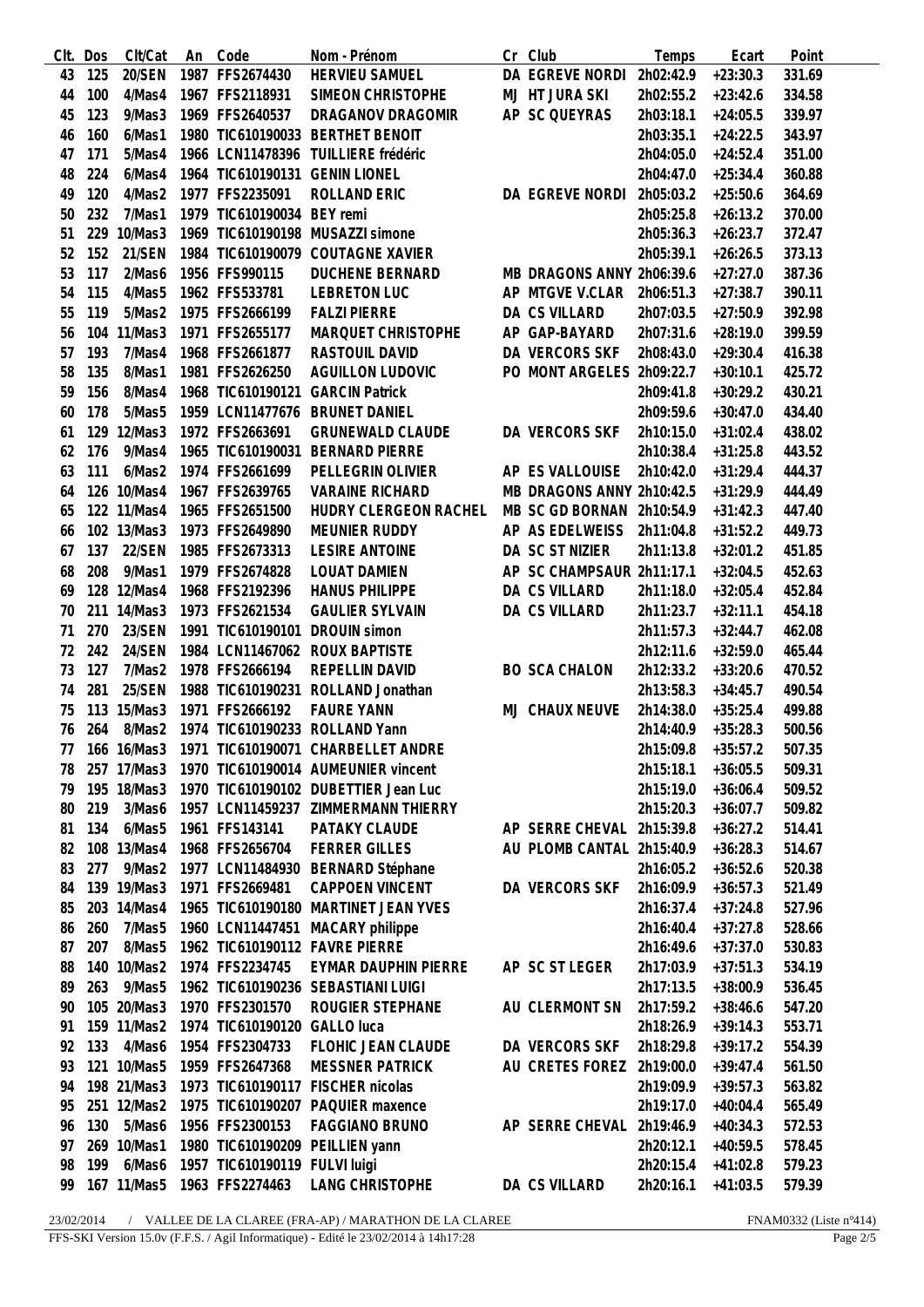| CIt. | Dos | Clt/Cat     | An | Code                            | Nom - Prénom                           | Cr Club              | Temps     | Ecart      | Point  |
|------|-----|-------------|----|---------------------------------|----------------------------------------|----------------------|-----------|------------|--------|
| 100  |     | 262 13/Mas2 |    | 1978 LCN11483786                | <b>CHAURAND Arnaud</b>                 |                      | 2h20:24.3 | $+41:11.7$ | 581.32 |
| 101  |     | 132 15/Mas4 |    | 1968 FFS2669448                 | <b>JULLIN FRANCK</b>                   | CE SC NIMES          | 2h21:51.3 | $+42:38.7$ | 601.78 |
| 102  |     | 163 16/Mas4 |    | 1964 LCN11451681                | <b>MESNIER Philippe</b>                |                      | 2h22:04.3 | $+42:51.7$ | 604.84 |
| 103  | 149 | 1/Mas7      |    | 1950 LCN11419901                | <b>GREGOIRE BERNARD</b>                |                      | 2h22:07.4 | $+42:54.8$ | 605.57 |
| 104  |     | 243 14/Mas2 |    |                                 | 1977 TIC610190201 NIVERT Nicolas       |                      | 2h22:09.6 | $+42:57.0$ | 606.09 |
| 105  |     | 116 15/Mas2 |    | 1974 FFS2655662                 | PIERRE CYRIL                           | AP ES VALLOUISE      | 2h22:11.6 | $+42:59.0$ | 606.56 |
| 106  |     | 210 22/Mas3 |    |                                 | 1969 TIC610190116 FIQUET MARC          |                      | 2h22:12.3 | $+42:59.7$ | 606.72 |
|      |     | 216 17/Mas4 |    |                                 | 1965 TIC610190108 ETIENNE patrick      |                      |           |            |        |
| 107  |     |             |    |                                 |                                        |                      | 2h22:15.9 | $+43:03.3$ | 607.57 |
| 108  |     | 142 12/Mas5 |    | 1961 FFS190638                  | <b>BOREL BERNARD</b>                   | AP ST ANNE JAUS      | 2h22:30.4 | $+43:17.8$ | 610.98 |
| 109  |     | 155 16/Mas2 |    |                                 | 1974 TIC610190250 THOMAS HERVE         |                      | 2h23:09.8 | $+43:57.2$ | 620.25 |
| 110  |     | 212 13/Mas5 |    |                                 | 1961 TIC610190187 MOLEINS Pascal       |                      | 2h23:52.2 | $+44:39.6$ | 630.22 |
| 111  |     | 144 14/Mas5 |    | 1960 FFS2661214                 | <b>BARTHELEMY ERIC</b>                 | DA VERCORS SKF       | 2h23:59.7 | $+44:47.1$ | 631.98 |
| 112  |     | 169 18/Mas4 |    |                                 | 1967 TIC610190007 ARIMONT Jean Marc    |                      | 2h24:33.3 | $+45:20.7$ | 639.89 |
| 113  |     | 177 17/Mas2 |    | 1977 TIC610190022 BAY THOMAS    |                                        |                      | 2h24:35.2 | $+45:22.6$ | 640.33 |
| 114  |     | 206 19/Mas4 |    |                                 | 1966 LCN11420251 DUMAREST yves         |                      | 2h25:34.4 | $+46:21.8$ | 654.26 |
| 115  | 227 | 26/SEN      |    |                                 | 1992 TIC610190010 ARNOULD Louis        |                      | 2h25:42.5 | $+46:29.9$ | 656.16 |
| 116  |     | 273 23/Mas3 |    |                                 | 1973 TIC610190149 HUBERT CHRISTOPHE    |                      | 2h25:44.6 | $+46:32.0$ | 656.65 |
| 117  | 267 | 7/Mas6      |    | 1958 FFS2659298                 | DE GROLEE VIRVILLE                     | SA AS AUSSOIS        | 2h26:02.8 | $+46:50.2$ | 660.93 |
| 118  |     | 222 18/Mas2 |    |                                 | 1974 TIC610190069 CHAPOUL patrick      |                      | 2h26:24.8 | $+47:12.2$ | 666.11 |
| 119  | 276 | 8/Mas6      |    |                                 | 1958 TIC610190081 CURZIO Leonardo      |                      | 2h26:35.5 | $+47:22.9$ | 668.63 |
| 120  | 283 | 9/Mas6      |    |                                 | 1957 TIC610190211 PERDREAU gerald      |                      | 2h26:45.7 | $+47:33.1$ | 671.02 |
| 121  | 141 | 15/Mas5     |    | 1962 FFS2632034                 | <b>MAHIEU FRANCOIS</b>                 | <b>MB SALLANCHES</b> | 2h26:50.5 | $+47:37.9$ | 672.15 |
| 122  |     | 226 24/Mas3 |    |                                 | 1969 TIC610190129 GENEVOIS jean-louis  |                      | 2h26:53.4 | $+47:40.8$ | 672.84 |
| 123  |     | 233 25/Mas3 |    |                                 | 1969 TIC610190088 DEGUELLE DAVID       |                      |           |            |        |
|      |     |             |    |                                 |                                        |                      | 2h27:08.0 | $+47:55.4$ | 676.27 |
| 124  |     | 173 10/Mas6 |    | 1955 FFS2670221                 | CERNEAU CHRISTIAN                      | LY ASPTT GDLYON      | 2h27:22.8 | $+48:10.2$ | 679.75 |
| 125  | 238 | 27/SEN      |    |                                 | 1984 TIC610190220 PREVOT Julien        |                      | 2h27:27.2 | $+48:14.6$ | 680.78 |
| 126  |     | 153 26/Mas3 |    | 1972 TIC610190171 LIBOÀ martial |                                        |                      | 2h27:31.5 | $+48:18.9$ | 681.80 |
| 127  | 191 | 28/SEN      |    | 1989 TIC610190210 PELEN félix   |                                        |                      | 2h28:04.9 | $+48:52.3$ | 689.65 |
| 128  | 138 | 11/Mas6     |    | 1955 FFS190206                  | <b>BLANC FRANCIS</b>                   | AP VAL D'ALLOS       | 2h28:43.0 | $+49:30.4$ | 698.61 |
| 129  | 225 | 1/Mas8      |    |                                 | 1947 LCN11419348 BOCH PATRICE          |                      | 2h28:50.7 | $+49:38.1$ | 700.42 |
| 130  |     | 247 11/Mas1 |    |                                 | 1983 TIC610190093 DELHOMME Jorris      |                      | 2h28:56.3 | $+49:43.7$ | 701.74 |
| 131  |     | 118 27/Mas3 |    | 1969 FFS2644796                 | <b>ADISSON FRANCK</b>                  | AP ES VALLOUISE      | 2h29:18.6 | $+50:06.0$ | 706.99 |
| 132  |     | 165 16/Mas5 |    |                                 | 1960 LCN11420958 ACHARD Michel         |                      | 2h30:23.7 | $+51:11.1$ | 722.30 |
| 133  | 278 | 2/Mas7      |    |                                 | 1949 TIC610190259 VUERICH PAOLO        |                      | 2h31:00.3 | $+51:47.7$ | 730.90 |
| 134  | 205 | 3/Mas7      |    |                                 | 1952 TIC610190066 CHABOT Christian     |                      | 2h31:06.5 | $+51:53.9$ | 732.36 |
| 135  |     | 272 12/Mas1 |    |                                 | 1979 TIC610190256 VERROUST FLORENT     |                      | 2h31:42.2 | $+52:29.6$ | 740.76 |
| 136  |     | 106 20/Mas4 |    | 1967 FFS2335060                 | <b>CLAUSTRE LAURENT</b>                | DA CS VILLARD        | 2h32:15.7 | $+53:03.1$ | 748.64 |
| 137  |     | 148 17/Mas5 |    |                                 | 1960 TIC610190012 ASTIER GILLES        |                      | 2h32:31.3 | $+53:18.7$ | 752.31 |
| 138  | 250 | 29/SEN      |    | 1988 TIC610190252 TRON Damien   |                                        |                      | 2h33:00.8 | $+53:48.2$ | 759.24 |
| 139  | 245 | 4/Mas7      |    |                                 | 1951 TIC610190170 LIBERELLE Marc       |                      | 2h33:25.7 | $+54:13.1$ | 765.10 |
| 140  |     | 145 21/Mas4 |    | 1964 FFS2668043                 | <b>LEBRETON PIERRE</b>                 | SA CS LA FECLAZ      | 2h33:41.6 | $+54:29.0$ | 768.84 |
| 141  |     | 183 19/Mas2 |    |                                 | 1974 TIC610190197 MUNSCH David         |                      | 2h33:46.0 | $+54:33.4$ | 769.88 |
| 142  | 215 | 5/Mas7      |    |                                 | 1953 LCN11429668 MIKOLAJCZYK tadeusz   |                      | 2h33:47.9 | $+54:35.3$ | 770.32 |
| 143  |     | 164 20/Mas2 |    | 1975 TIC610190123 GARNIER stef  |                                        |                      | 2h34:19.7 | $+55:07.1$ | 777.80 |
|      |     |             |    |                                 |                                        |                      |           |            |        |
| 144  |     | 196 28/Mas3 |    |                                 | 1971 TIC610190095 DERACHE martial      |                      | 2h34:25.7 | $+55:13.1$ | 779.21 |
| 145  | 244 | 6/Mas7      |    |                                 | 1952 TIC610190243 TEIXIDO alphonse     |                      | 2h35:11.6 | $+55:59.0$ | 790.01 |
| 146  |     | 217 22/Mas4 |    |                                 | 1965 TIC610190182 MATHIEU Christian    |                      | 2h35:14.3 | $+56:01.7$ | 790.64 |
| 147  |     | 201 23/Mas4 |    |                                 | 1964 TIC610190248 THIBAULT Vincent     |                      | 2h35:20.9 | $+56:08.3$ | 792.20 |
| 148  |     | 231 24/Mas4 |    |                                 | 1965 TIC610190183 MAURANDY Jean-Pierre |                      | 2h35:52.8 | $+56:40.2$ | 799.70 |
| 149  |     | 158 21/Mas2 |    |                                 | 1975 TIC610190179 MARTIN-GARIN Franck  |                      | 2h36:07.7 | $+56:55.1$ | 803.20 |
| 150  |     | 286 12/Mas6 |    |                                 | 1958 TIC610190133 GERAULT OLIVIER      |                      | 2h36:20.0 | $+57:07.4$ | 806.09 |
| 151  |     | 143 13/Mas6 |    | 1955 FFS110425                  | PERRODO PHILIPPE                       | AP VAL D'ALLOS       | 2h36:46.4 | $+57:33.8$ | 812.30 |
| 152  |     | 234 29/Mas3 |    | 1972 TIC610190074 COLIN Olivier |                                        |                      | 2h37:23.8 | $+58:11.2$ | 821.10 |
| 153  |     | 182 18/Mas5 |    |                                 | 1960 TIC610190006 AMERIO ANDREA        |                      | 2h37:38.1 | $+58:25.5$ | 824.46 |
| 154  |     | 266 30/Mas3 |    |                                 | 1969 TIC610190048 BOUCHE Stéphane      |                      | 2h37:45.1 | $+58:32.5$ | 826.11 |
| 155  |     | 275 31/Mas3 |    | 1971 TIC610190061 CALOIN lionel |                                        |                      | 2h37:48.5 | $+58:35.9$ | 826.91 |
| 156  |     | 194 19/Mas5 |    |                                 | 1960 TIC610190114 FERRERO DAVIDE       |                      | 2h37:53.4 | $+58:40.8$ | 828.06 |
|      |     |             |    |                                 |                                        |                      |           |            |        |

 $23/02/2014$  /  $\:$ VALLEE DE LA CLAREE (FRA-AP) / MARATHON DE LA CLAREE FFS-SKI Version 15.0v (F.F.S. / Agil Informatique) - Edité le  $23/02/2014$  à  $14\mathrm{h}17:28$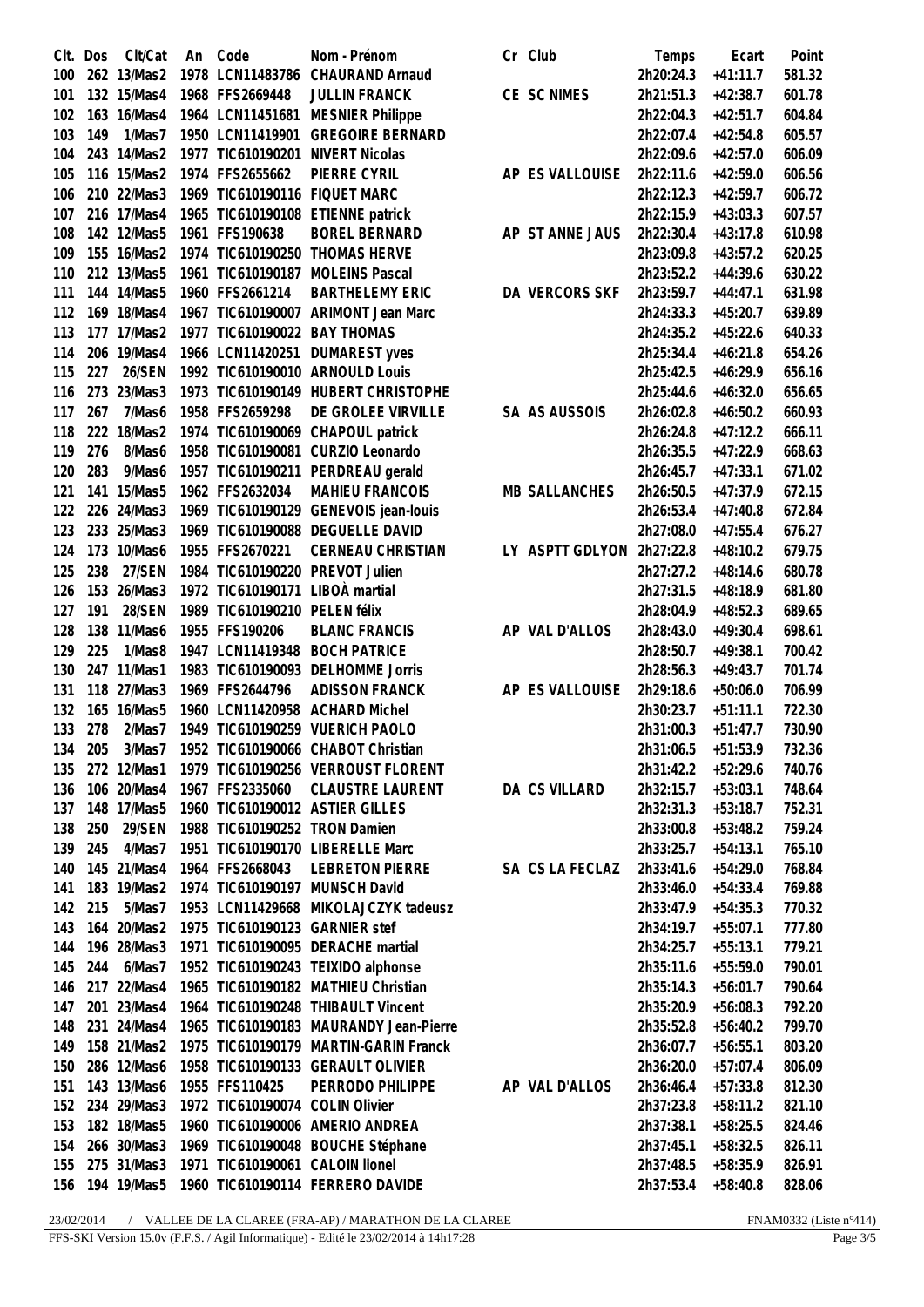| CIt.       | Dos | Clt/Cat      | An   | Code                             | Nom - Prénom                                                                        | Cr Club                   | Temps     | Ecart      | Point                  |
|------------|-----|--------------|------|----------------------------------|-------------------------------------------------------------------------------------|---------------------------|-----------|------------|------------------------|
| 157        |     | 284 20/Mas5  |      |                                  | 1961 TIC610190196 MULDER Albert                                                     |                           | 2h37:54.6 | $+58:42.0$ | 828.34                 |
| 158        | 154 | 30/SEN       |      |                                  | 1993 TIC610190124 GARRONE Daniel                                                    |                           | 2h38:09.9 | $+58:57.3$ | 831.94                 |
| 159        |     | 204 13/Mas1  |      |                                  | 1982 TIC610190078 COUPRIE Sébastien                                                 |                           | 2h39:34.0 |            | 851.72                 |
| 160        |     | 161 25/Mas4  |      |                                  | 1968 TIC610190247 THAURONT thierry                                                  |                           | 2h40:30.6 |            | 865.03                 |
| 161        |     | 151 14/Mas6  |      |                                  | 1954 TIC610190038 BICHET FRANCOIS                                                   |                           | 2h41:02.8 |            | 872.61                 |
| 162        |     | 288 26/Mas4  |      |                                  | 1967 TIC610190235 SAVRE FREDERIC                                                    |                           | 2h41:42.4 |            | 881.92                 |
| 163        |     | 190 21/Mas5  |      | 1959 TIC610190083 DAVID Bruno    |                                                                                     |                           | 2h41:55.3 |            | 884.95                 |
| 164        |     | 172 22/Mas5  |      |                                  | 1961 LCN11447205 LAURENT philippe                                                   |                           | 2h42:37.4 |            | 894.86                 |
| 165        | 218 | 7/Mas7       |      |                                  | 1953 TIC610190103 DUPERRAY Alain                                                    |                           | 2h45:03.1 |            | 929.12                 |
| 166        |     | 200 23/Mas5  |      |                                  | 1961 TIC610190051 BOURDON pierre                                                    |                           | 2h45:09.2 |            | 930.56                 |
| 167        |     | 265 15/Mas6  |      |                                  | 1956 TIC610190089 DELAGENIERE bruno                                                 |                           | 2h46:59.8 |            | 956.57                 |
| 168        |     | 179 24/Mas5  |      | 1960 TIC610190238 SILVINI Didier |                                                                                     |                           | 2h47:09.6 |            | 958.88                 |
| 169        | 175 | 8/Mas7       |      |                                  | 1953 TIC610190053 BRAULT jean-louis                                                 |                           | 2h47:31.5 |            | 964.03                 |
| 170        |     | 268 25/Mas5  |      |                                  | 1959 LCN11451704 MAILLARD bernard                                                   |                           | 2h49:19.8 |            | 989.50                 |
| 171        |     | 253 16/Mas6  |      | 1956 FFS2670218                  | <b>GUILLET YVES</b>                                                                 |                           |           |            |                        |
|            |     |              |      |                                  |                                                                                     | LY ASPTT GDLYON           | 2h49:36.9 |            | 993.52                 |
| 172        |     | 249 32/Mas3  |      |                                  | 1969 TIC610190126 GAY Jean-François                                                 |                           | 2h50:49.7 |            | 1010.64                |
| 173        |     | 271 17/Mas6  |      |                                  | 1954 LCN11444960 DE LAPORTE Bernard                                                 |                           | 2h51:28.5 |            | 1019.77                |
| 174        |     | 280 22/Mas2  |      |                                  | 1977 LCN11480910 CHAUVAT jean-philippe                                              |                           | 2h51:37.4 |            | 1021.86                |
| 175        |     | 228 27/Mas4  |      |                                  | 1965 TIC610190194 MOULARD Gilbert                                                   |                           | 2h51:53.2 |            | 1025.58                |
| 176        |     | 239 33/Mas3  |      | 1971 TIC610190125 GAVET Lionel   |                                                                                     |                           | 2h52:59.0 |            | 1041.05                |
| 177        |     | 124 18/Mas6  |      | 1958 FFS2637675                  | CHABRE DANIEL                                                                       | AP GAP-BAYARD             | 2h53:10.2 |            | 1043.69                |
| 178        |     | 246 19/Mas6  |      | 1958 TIC610190251 TOSSO oscar    |                                                                                     |                           | 2h53:22.6 |            | 1046.60                |
| 179        |     | 258 26/Mas5  |      |                                  | 1961 TIC610190138 GODENZINI Stefano                                                 |                           | 2h53:54.2 |            | 1054.03                |
| 180        |     | 174 27/Mas5  |      |                                  | 1962 TIC610190260 ZAFFARONI Marco                                                   |                           | 2h55:43.5 |            | 1079.74                |
| 181        |     | 261 20/Mas6  |      |                                  | 1958 TIC610190221 PREVOT Nicolas                                                    |                           | 2h56:46.4 |            | 1094.53                |
| 182        | 214 | 2/Mas8       |      |                                  | 1947 TIC610190070 CHAPUIS CLAUDE                                                    |                           | 2h57:08.4 |            | 1099.71                |
| 183        |     | 240 28/Mas5  | 1963 |                                  | SABATIER/CHAIX                                                                      |                           | 2h57:56.5 |            | 1111.02                |
| 184        | 162 | 9/Mas7       |      |                                  | 1953 TIC610190072 CHEVAUCHERIE GUY                                                  |                           | 2h58:18.0 |            | 1116.08                |
| 185        | 282 | 3/Mas8       |      |                                  | 1947 LCN11465846 HADJOUT Nassire                                                    |                           | 2h58:27.0 |            | 1118.19                |
| 186        |     | 287 21/Mas6  |      |                                  | 1957 TIC610190003 AIRIAU Roland                                                     |                           | 2h59:36.7 |            | 1134.59                |
| 187        |     | 248 28/Mas4  |      | 1968 TIC610190106 DUVAL YANN     |                                                                                     |                           | 3h00:14.5 |            | 1143.48                |
| 188        |     | 255 29/Mas4  |      |                                  | 1968 TIC610190164 LEFETZ GERALD                                                     |                           | 3h00:15.0 |            | 1143.59                |
| 189        |     | 185 22/Mas6  |      |                                  | 1954 TIC610190015 BARATA Patrice                                                    |                           | 3h01:29.3 |            | 1161.07                |
| 190        | 197 | 4/Mas8       |      | 1944 FFS1492460                  | <b>BREYTON JACQUES</b>                                                              | MV VAGNEY ROCHE 3h01:57.3 |           |            | 1167.65                |
| 191        |     | 213 10/Mas7  |      |                                  | 1951 LCN11446056 DEQUIDT DANIEL                                                     |                           | 3h02:05.3 |            | 1169.54                |
| 192        |     | 256 29/Mas5  |      |                                  | 1959 TIC610190076 CORDIER yves                                                      |                           | 3h05:02.2 |            | 1211.14                |
| 193        |     | 235 30/Mas5  |      | 1963 FFS2645583                  | <b>DHEYRIAT MICHEL</b>                                                              | SA CS LA FECLAZ           | 3h05:20.8 |            | 1215.52                |
|            |     | 192 31/SEN   |      |                                  |                                                                                     |                           |           |            |                        |
| 194        |     |              |      |                                  | 1988 TIC610190143 GRASSET Rémi                                                      |                           | 3h05:57.0 |            | 1224.03                |
| 195        |     | 223 31/Mas5  |      |                                  | 1960 TIC610190032 BERTA Jean-Christophe                                             |                           | 3h06:18.4 |            | 1229.06                |
| 196        |     | 202 32/Mas5  |      |                                  | 1963 TIC610190027 BELLEAU ERIC                                                      |                           | 3h06:36.5 |            | 1233.32                |
| 197        |     | 170 23/Mas6  |      |                                  | 1954 TIC610190168 LEMAITRE JEAN LUC                                                 |                           | 3h14:34.2 |            | 1345.67                |
| 198        |     | 146 30/Mas4  |      | 1967 FFS2669159                  | <b>GRASSET BERTRAND</b>                                                             | DA SN CHARTROUS 3h22:35.5 |           |            | 1458.87                |
| 199        |     | 184 11/Mas7  |      |                                  | 1953 TIC610190135 GIGNOUX Bruno                                                     |                           | 3h23:16.6 |            | 1468.53                |
| 200        |     | 254 33/Mas5  |      | 1959 FFS2611691                  | <b>REGNAULT FREDERIC</b>                                                            | AP CSH BRIANCON           | 3h24:58.1 |            | 1492.41                |
| 201        |     | 209 31/Mas4  |      |                                  | 1966 TIC610190132 GENTILE NOEL                                                      |                           | 3h53:48.4 |            | 1899.36                |
| 202        |     | 274 1/Mas9   |      | 1942 FFS2613688                  | THIREAU PHILIPPE                                                                    | <b>MJ SKI ROUSSES</b>     | 4h01:58.6 |            | 2014.65                |
| 203        |     | 186 24/Mas6  |      | 1954 TIC610190257 VIÉ Frédéric   |                                                                                     |                           | 4h06:03.6 |            | 2072.27                |
| 204        |     | 181 23/Mas2  |      |                                  | 1977 TIC610190148 HEUZE stephane                                                    |                           | 4h12:21.1 |            | 2161.06                |
| 205        |     | 259 34/Mas5  |      | 1961 TIC610190217 POMA mauro     |                                                                                     |                           | 4h21:23.2 |            | 2288.55                |
| 206        |     | 220 34/Mas3  |      |                                  | 1969 TIC610190223 PRUD'HOMME philippe                                               |                           | 4h43:14.3 |            | 2596.91                |
|            |     | ABANDONS (4) |      |                                  |                                                                                     |                           |           |            |                        |
|            |     |              |      |                                  |                                                                                     |                           |           |            |                        |
|            | 81  |              |      | /Mas2 1975 FFS2644944            | <b>FRANCOIS ARNAUD</b>                                                              | <b>BO SCA CHALON</b>      | Abd       |            |                        |
|            | 168 | /Mas6        |      |                                  | 1958 TIC610190188 MONTAGNE MARC                                                     |                           | Abd       |            |                        |
|            | 279 | /Mas6        |      |                                  | 1957 TIC610190057 BUISSON camille                                                   |                           | Abd       |            |                        |
|            | 285 | /SEN         |      |                                  | 1985 TIC610190134 GHAIE ITA BAHADUR                                                 |                           | Abd       |            |                        |
|            |     | ABSENTS (8)  |      |                                  |                                                                                     |                           |           |            |                        |
| 23/02/2014 | 97  | /SEN         |      | 1992 FFS2633193                  | MARSEILLE UGO<br>/ VALLEE DE LA CLAREE (FRA-AP) / MARATHON DE LA CLAREE             | AP GAP-BAYARD             | Abs       |            | FNAM0332 (Liste n°414) |
|            |     |              |      |                                  | FFS-SKI Version 15.0v (F.F.S. / Agil Informatique) - Edité le 23/02/2014 à 14h17:28 |                           |           |            | Page $4/5$             |
|            |     |              |      |                                  |                                                                                     |                           |           |            |                        |